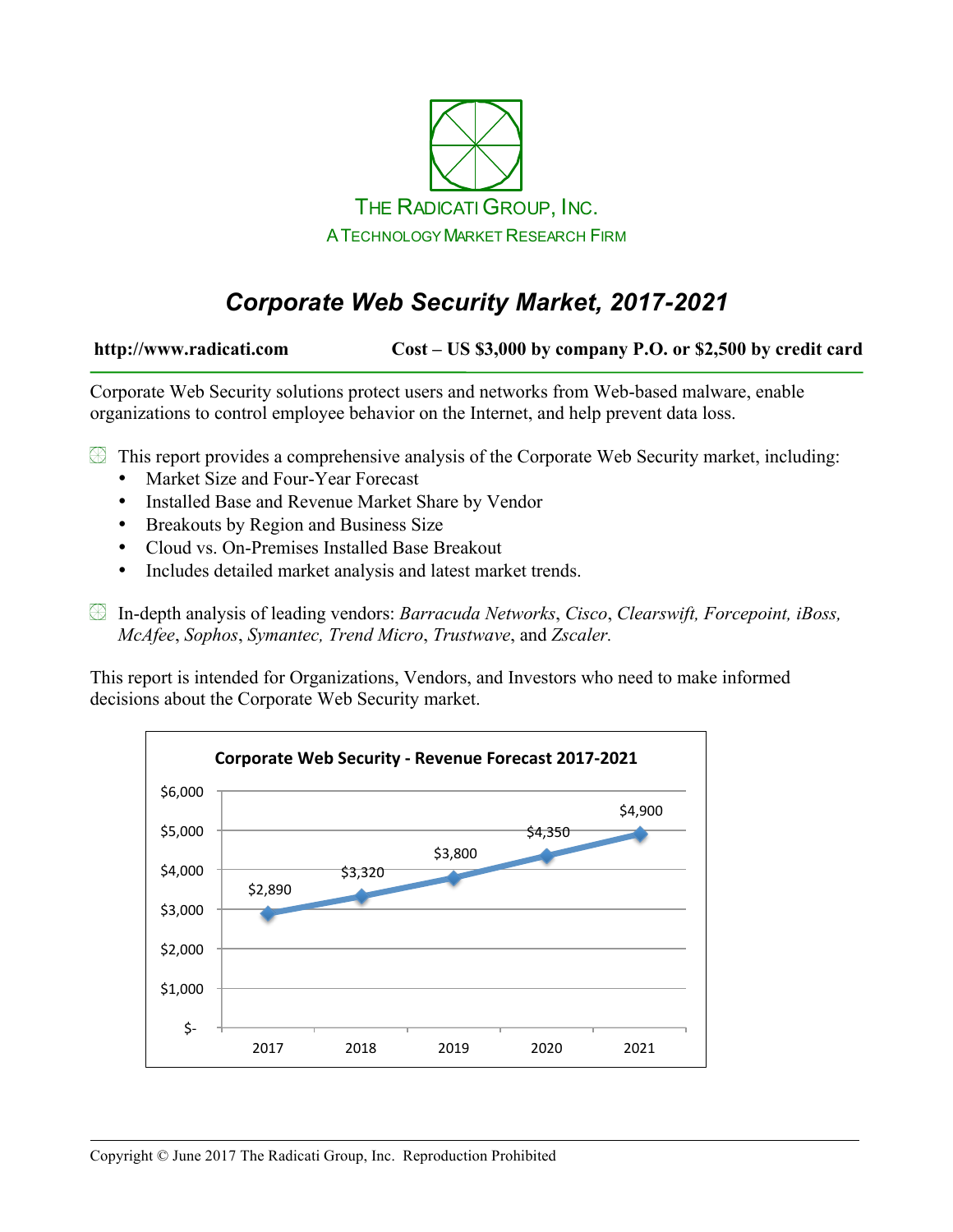### **TABLE OF CONTENTS**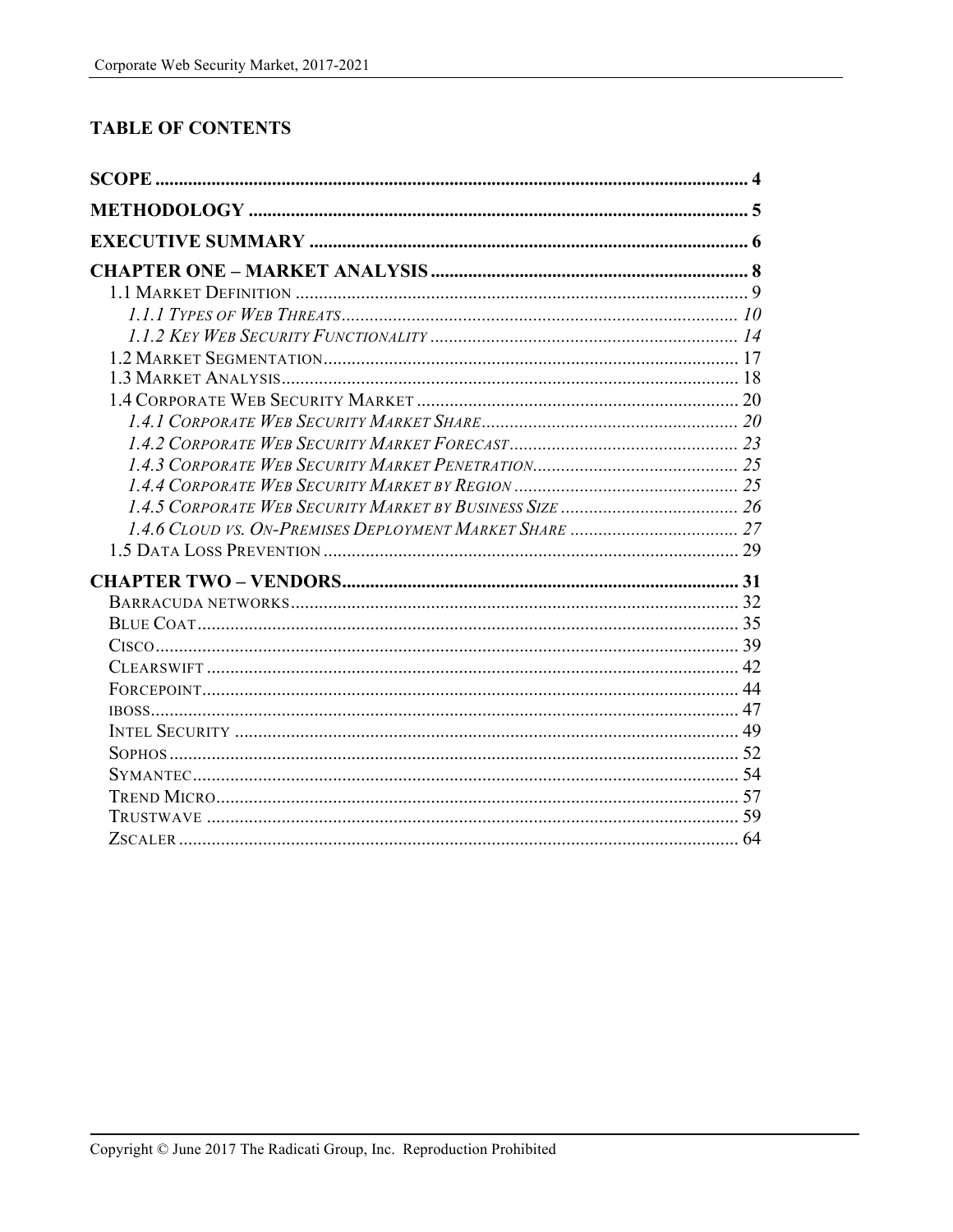## **LIST OF FIGURES**

| <i>Figure 6: Corporate Web Security Revenue by Business Size, 2016 &amp; 2020</i> 27 |  |
|--------------------------------------------------------------------------------------|--|
|                                                                                      |  |

### **LIST OF TABLES**

| Table 3: Corporate Web Security Business User Penetration, 2016 - 2020 |  |
|------------------------------------------------------------------------|--|
|                                                                        |  |